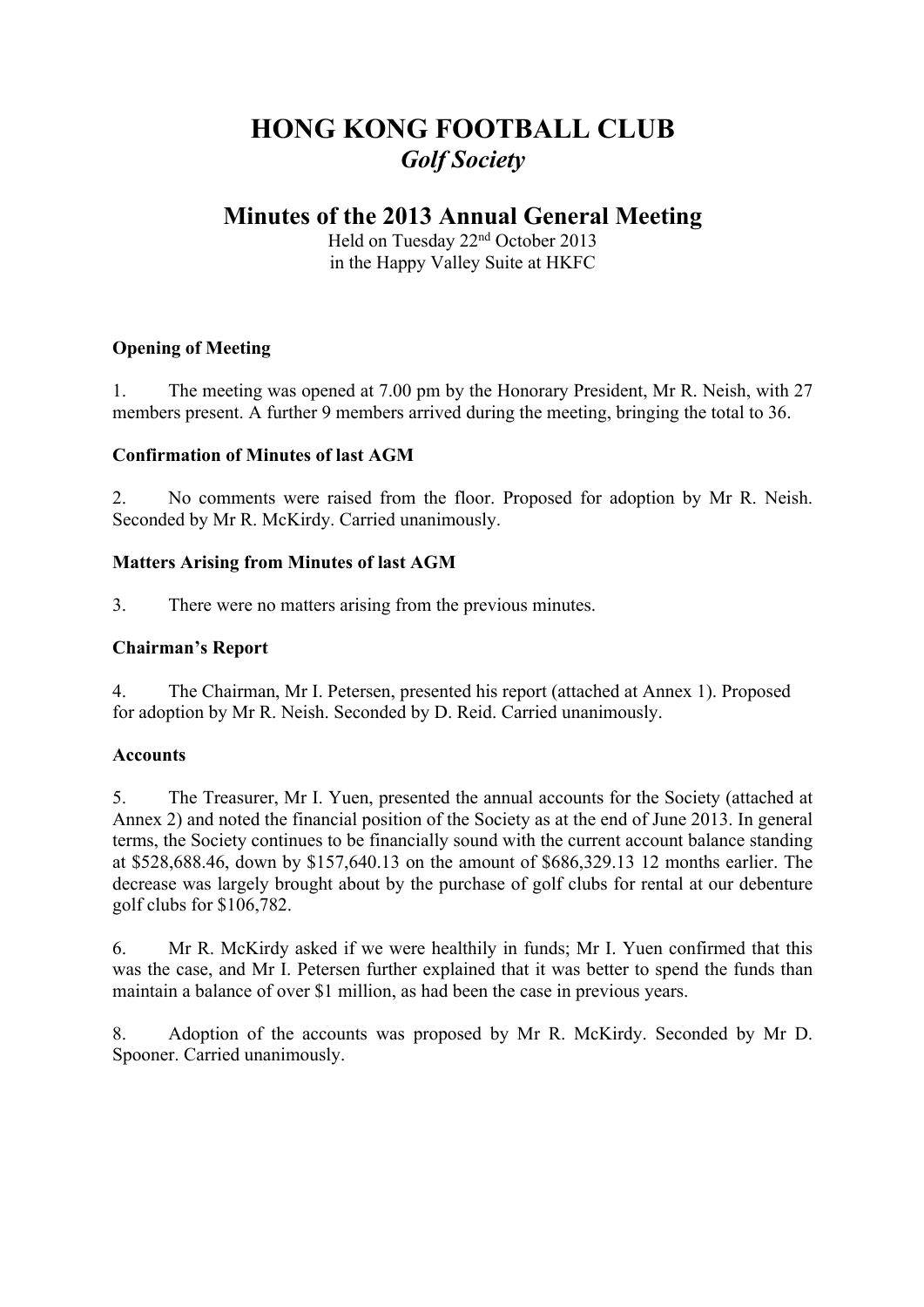### **Election of Officers**

9. The Honorary President then explained that nominations for positions on the committee for the coming year had been posted on the Society's notice boards. Nominations of other candidates had also been invited from all members. By the deadline for nominations, one new nomination had been received, for a general post. Therefore there was only one nominee for each position on the Society's Committee. The Secretary then read out the list of all of the nominees below:

| <b>Post For</b>  | <b>Nominee</b> | <b>Nominee</b> | Proposer             | Proposer      | <b>Seconder</b> | <b>Seconder</b>  |
|------------------|----------------|----------------|----------------------|---------------|-----------------|------------------|
| Which            | <b>Name</b>    | <b>HKFC</b>    | <b>Name</b>          | <b>HKFC</b>   | Name            | <b>HKFC</b>      |
| <b>Nominated</b> |                | <b>Number</b>  |                      | <b>Number</b> |                 | <b>Number</b>    |
| Chairman         | Ian Petersen   | P415           | <b>Richard Neish</b> | N62           | Desmond Ko      | K <sub>203</sub> |
|                  |                |                |                      |               |                 |                  |
| Secretary        | Chris Meecham  | M995           | Desmond Ko           | K203          | Richard Neish   | N62              |
|                  |                |                |                      |               |                 |                  |
| <b>Treasurer</b> | Ivan Yuen      | Y194           | Andy Ho              | H780          | Ian Petersen    | P415             |
|                  |                |                |                      |               |                 |                  |
| S & RC           | Dallas Reid    | S957           | Ian Petersen         | P415          | Chris Meecham   | M995             |
|                  |                |                |                      |               |                 |                  |
| Captain          | Duncan Spooner | S957           | Ian Petersen         | P415          | Ivan Yuen       | Y194             |
|                  |                |                |                      |               |                 |                  |
| <b>General</b>   | Desiree Wong   | W729           | Andy Ho              | H780          | Chris Meecham   | M995             |
|                  |                |                |                      |               |                 |                  |
| General          | Andy Ho        | H780           | Chris Meecham        | M995          | Ian Petersen    | P415             |
|                  |                |                |                      |               |                 |                  |
| <b>General</b>   | Amy Cheng      | W0750          | Ian Petersen         | P415          | Chris Meecham   | M995             |

## **Election of President**

| <b>Post For</b><br>Which<br><b>Nominated</b> | <b>Nominee</b><br>Name | Nominee<br><b>HKFC</b><br><b>Number</b> | <b>Proposer</b><br>Name | <b>Proposer</b><br><b>HKFC</b><br><b>Number</b> | <b>Seconder</b><br>Name | <b>Seconder</b><br><b>HKFC</b><br><b>Number</b> |
|----------------------------------------------|------------------------|-----------------------------------------|-------------------------|-------------------------------------------------|-------------------------|-------------------------------------------------|
| <b>President</b>                             | Andy Ho                | H780                                    | Ian Petersen            | P415                                            | Chris Meecham           | M995                                            |

All were elected unanimously.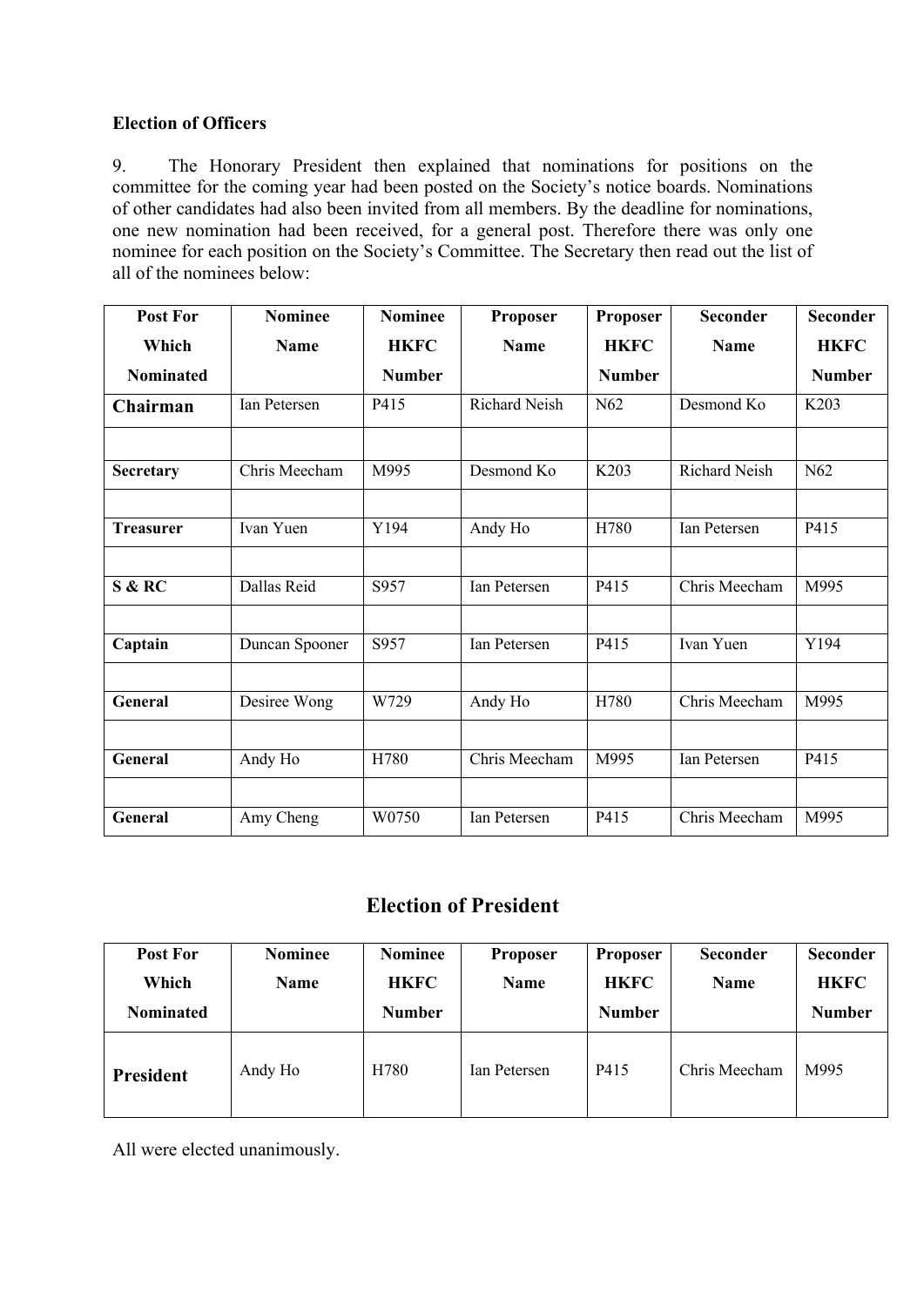### **Amendments to Bye-Laws**

10. Several amendments to the bye-laws had been proposed (attached at Annex 3), summed up By Mr R. Neish as follows:

- Whereas approval had previously been given to temporary members, whether absent or overseas, the fees for such temporary members had now been included
- Timing of the AGM to be brought forward since the Club has asked all societies to hold their AGM's between 1<sup>st</sup> May and end June; next year's accounts will accordingly be presented for a shorter financial year for 2013 – 2014
- Committee members need to be club members for a minimum 3 years (previously 2 years).

The new bye-laws were proposed by Mr R. Neish and seconded by Mr D. Reid, and were carried unanimously.

### **Any Other Business**

11. Mr J.P. Cuvelier was concerned that with approx. 1,000 members, we were only able to field tournaments of 25 or less, suggesting that more pressure be imposed on members to sign up for competitions. The Chairman pointed out that many players were happy to take advantage of the debentures only, and may not be interested in playing in tournaments; there was no need to force them to do so, but greater effort would be made to encourage participation at events.

12. Mr J.P. Cuvelier suggested that golf insurance should be made compulsory to all members. Mr I. Petersen advised that the matter would be discussed in the next committee meeting, but whilst the benefits of golf insurance were undoubted, it may not be possible for the Society to enforce it. It is already advised on the GS website, and has been brought up on occasion in the Club magazine's 19th hole report. Mr D. Spooner suggested adding a line to tournament applications that participants confirm they have golf insurance.

13. Mr R. McKirdy suggested that tournaments could occasionally be held at Fanling, particularly since several GS members were also members of the HK Golf Club and would be able to offer guest rates for such events. The Chairman agreed that such an event should be arranged.

14. Mr A. Wood was concerned that the number of overseas tours had reduced over the years. Mr I. Petersen advised that the committee had tried to organise three overseas tours over the last year, but without success. However, should a group of members wish to propose a golf tour, the committee would be happy to look into supporting the event.

### **Close of Meeting**

15. There being no further questions or other business, the meeting then ended at 7.45pm on 22nd October 2013.

R. Neish I. B. I. Petersen C. D. Meecham Hon. President Chairman Secretary Golf Society Golf Society Golf Society Golf Society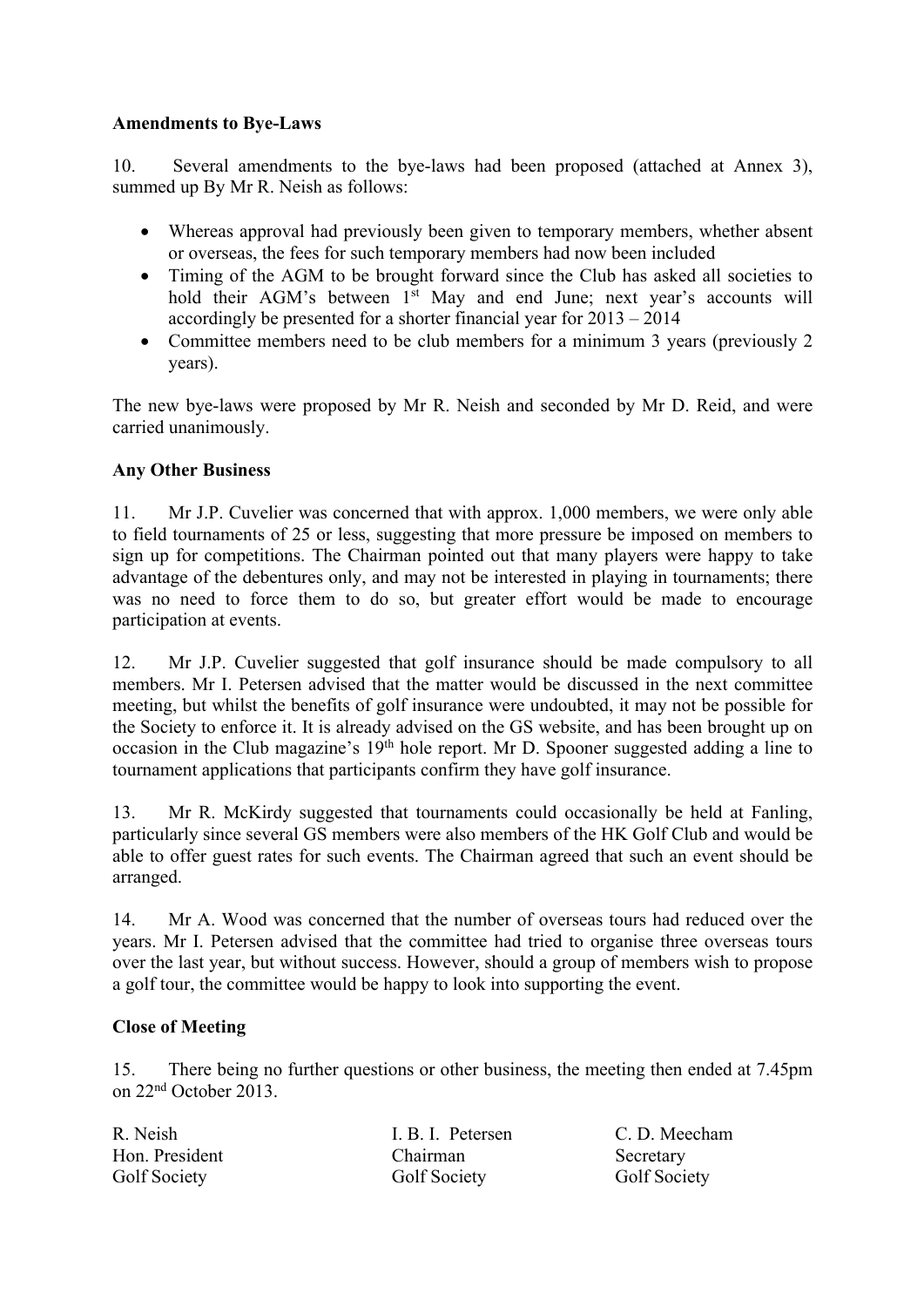## **Annex 1**

## **The Hong Kong Football Club Golf Society - Chairman's Annual Report 2012/13**

2012/13 has been a year of positive progress for the Society which continues to be one of the biggest golf societies in Hong Kong maintaining a membership of just over 1,000 members.

As this has been my first year as Chairman, after serving for three years as Secretary, I would like to begin my report by thanking my predecessor, Andy Ho, for his contributions to the Golf Society (GS) and its members during his tenure. I would also like to thank all members of the GS Committee for their efforts and support during the year.

During the year, we have reorganized the distribution of responsibilities within the Committee to ensure that all matters are addressed in the most efficient manner. In addition, a new Event Organizer, Bruce Chan, joined us as our first sports preferred associate member, in order to take over from Candi Anna Chan, who served the Society well as Event Organizer over the past couple of years. Unfortunately, Bruce's business commitments changed and now require him to travel too frequently to continue as Event Organiser. We thank Bruce and his staff for the help provided by Bruce during his tenure. In order to find a replacement, we advertised this position to all of our members, conducted interviews of applicants and have decided to appoint Margaret Tsai as our new Event Organiser with effect from 1 November 2013.

In calendar 2012, the Society organized one or two competitive events per month in Hong Kong and the Pearl River Delta, in addition to matches against several other Golf Societies. Building on this, we have scheduled 24 competitive events in 2013 as well as offering golf trips to Bintan, Indonesia, Hainan and Kunming in China and Danang in Vietnam. Meanwhile our Golf Captain, Duncan Spooner, is working on expanding our number of fixtures in Hong Kong.

In particular, we have sought to offer more opportunities to our members to play on Saturdays and Sundays whenever we can obtain weekend bookings in order to give as wide a cross section of members the opportunity to participate.

Regular competitions, including the Annual Club Championship and Dinner, the Summer Cup, the Walmsley Trophy, the Christmas Cup and the Christmas Gathering continue to be held.

In addition, the Golf Society Chairman versus Golf Society President four ball match was held in July 2013, when the President's team won 2 points to 1. The Golf Society Committee will also be taking on the Club's General Committee later this year.

While we already regularly play matches against the American Club, the Hong Kong Cricket Club, the Chinese Recreation Club, the Hong Kong Club and the Hong Kong Country Club, we are adding more fixtures, starting with ones against Discovery Bay among others, as well as participating in new competitions such as the TaylorMade Challenge as or when they arise. We also encourage our members to participate in events organized by the Hong Kong Golf Association.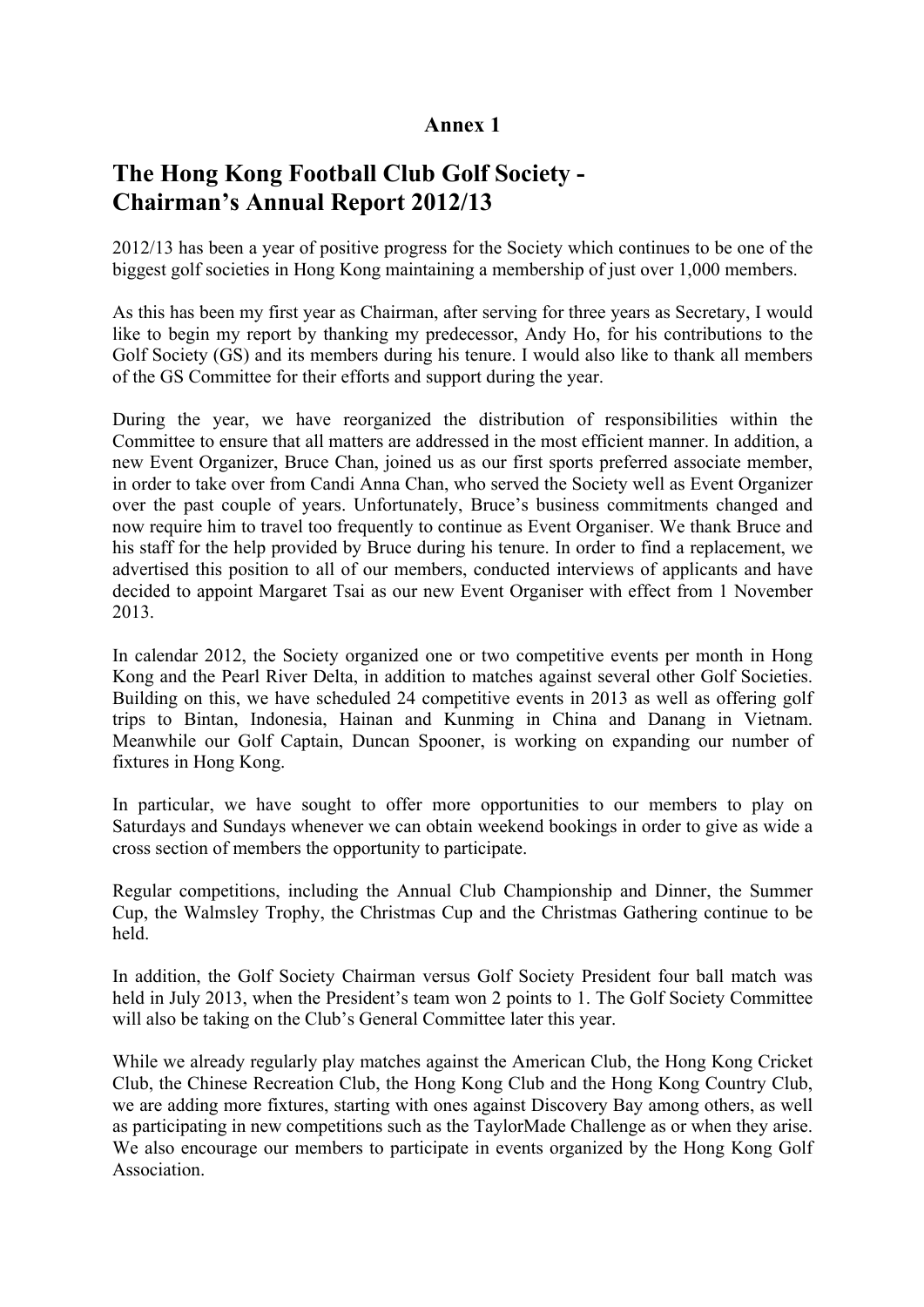We are now exploring fixtures against some of our overseas reciprocal clubs. We are also encouraging our better golfers to put themselves forward for selection for our matches so that we can field the strongest possible teams.

Meanwhile, usage of the Club's golf debentures at Macau Golf and Country Club and Lotus Hill Golf Resort remains strong. We have increased their attractiveness by making eight sets of TaylorMade, Callaway and Ping golf clubs available for use in Macau and four sets available in Lotus Hill.

The Committee has also worked hard to improve the user friendliness and value of our website www.hkfcgolf.com to our members. To this end, we have overhauled the membership application forms plus the forms used for booking debentures. Moreover, we have updated our website in order to make it more accessible and informative about golf not only with the Society but also the Hong Kong Golf Association. Forms for membership, debentures and events can all be downloaded from our website. Members can and should also familiarize themselves with the bye laws of the Society, as well as the rules for usage of debentures and participation in events. There is also information about golf insurance which the Society encourages all members to take out, as well as other matters of golfing interest, including golf safety and etiquette.

So please do visit www.hkfcgolf.com to keep yourselves up to date by clicking on "News and Notes", "Rules and Fixtures" and "Useful Links".

Golf is a game where respect for the rules and etiquette, as well as the safety and enjoyment of other players are important. As all of our events are played at golf courses owned and operated by others, it is especially important that all of our members at all times conduct themselves well and in compliance with the relevant rules of such golf courses and the instructions of their marshals. This is essential in order to ensure that our Society can safeguard our reputation, maintain goodwill and continue to gain access to and enjoy their facilities, while upholding the proud and longstanding sporting reputation of our great Club as a whole.

While accidents on the golf course are thankfully rare, they can potentially be serious, particularly in cases where anyone might be struck by a golf ball, club or cart. In the event that any such incidents occur, the safety and care of anyone injured must be the priority of their playing partners and must always take precedence over continuation of play.

Other than providing rounds of golf and outings, the GS Committee tries to provide members with social events that promote knowledge of the great game whenever suitable opportunities arise. However, members' interest in attending such events has varied. Nevertheless, we will continue to explore the possibility of holding different types of golf related events for our members and the Committee welcomes constructive suggestions for such events.

During the year, the GS Committee has reviewed the Society's bye laws and we are putting an updated set containing some amendments to the Society at this AGM.

In addition, the GS Committee has been planning ahead and has submitted a new forward looking three year plan to the Sports and Recreation Sub Committee (S&RSC) of the General Committee.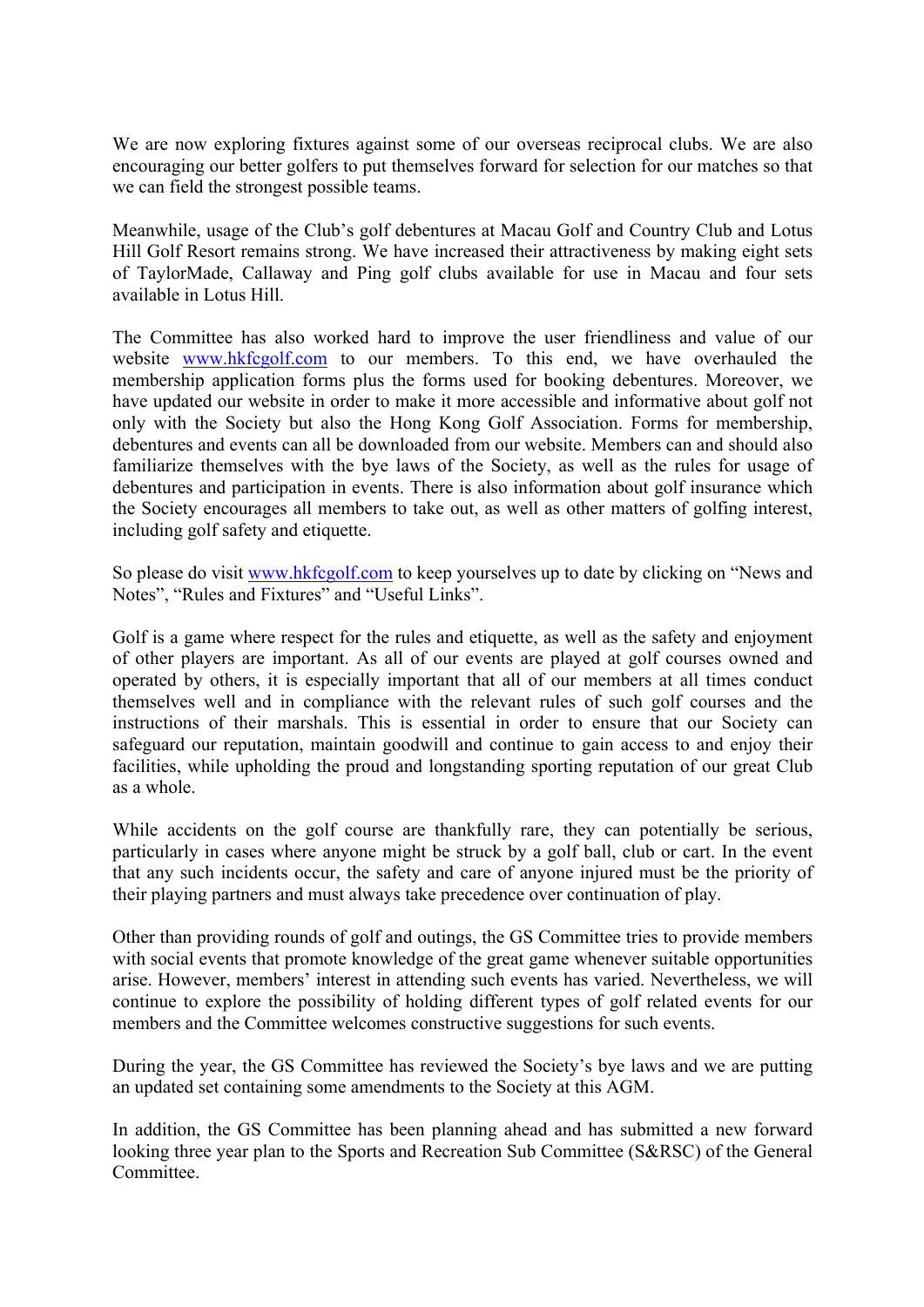We are pleased to report that we have secured our first grant of financial support from the S&RSC to fund part of the costs of our match day kit and expenses.

Through prudent management, we have been able to keep our annual Society membership fees at the same low level of \$600 per year as they have been for several years. Given that membership provides access to golf debentures and sets of golf clubs at both Macau Golf and Country Club and Lotus Hill Golf Resort, as well as subsidizing the costs of participating in all of the many events, matches and tours which we organize, this is surely the best value golf membership available anywhere. In this way, we emulate the Club as a whole, which is the best all round sports club anywhere.

Our Society has in the past benefitted from the support of some sponsors and, in order to continue the development of our Society, we are now seeking new sponsors. We are interested in hearing from potential new sponsors who would like to work with the Society to benefit its 1,000 members by providing financial and possibly other support. Given the profiles and contacts of our members, this represents a good opportunity for a business to raise its profile within the Club, the Society and Hong Kong.

I would like to take this opportunity to express the thanks of everyone in our Society to the HKFC Management Team, as well as Maggie Ng, Carbo Chang, Karen Mulvenna, Winki Ho, Shirley Lo and all the other Club staff who work behind the scenes to assist our Society, for all their hard work and contributions throughout the year.

Last but by no means least, I would like to thank the members of the Committee who are retiring at this meeting. Richard Neish, who is retiring from being President of our Society, deserves the Golf Society's sincere thanks for his wise counsel and willing support of the Society over the past few years. I would also like to thank Dorothy Lam for her work for the Society as a member of the Committee, as well as Margaret Tsai who is stepping down from the Committee to take up the role of Event Organiser. The Committee and I would all like to extend our sincere thanks to David Connelly for his sage advice, help and humour over the years.

Looking ahead, I hope that, while 2012/13 has been a good year for our Golf Society, our GS Committee and members can all work together to make 2013/14 an even better one!

Ian Petersen Chairman Golf Society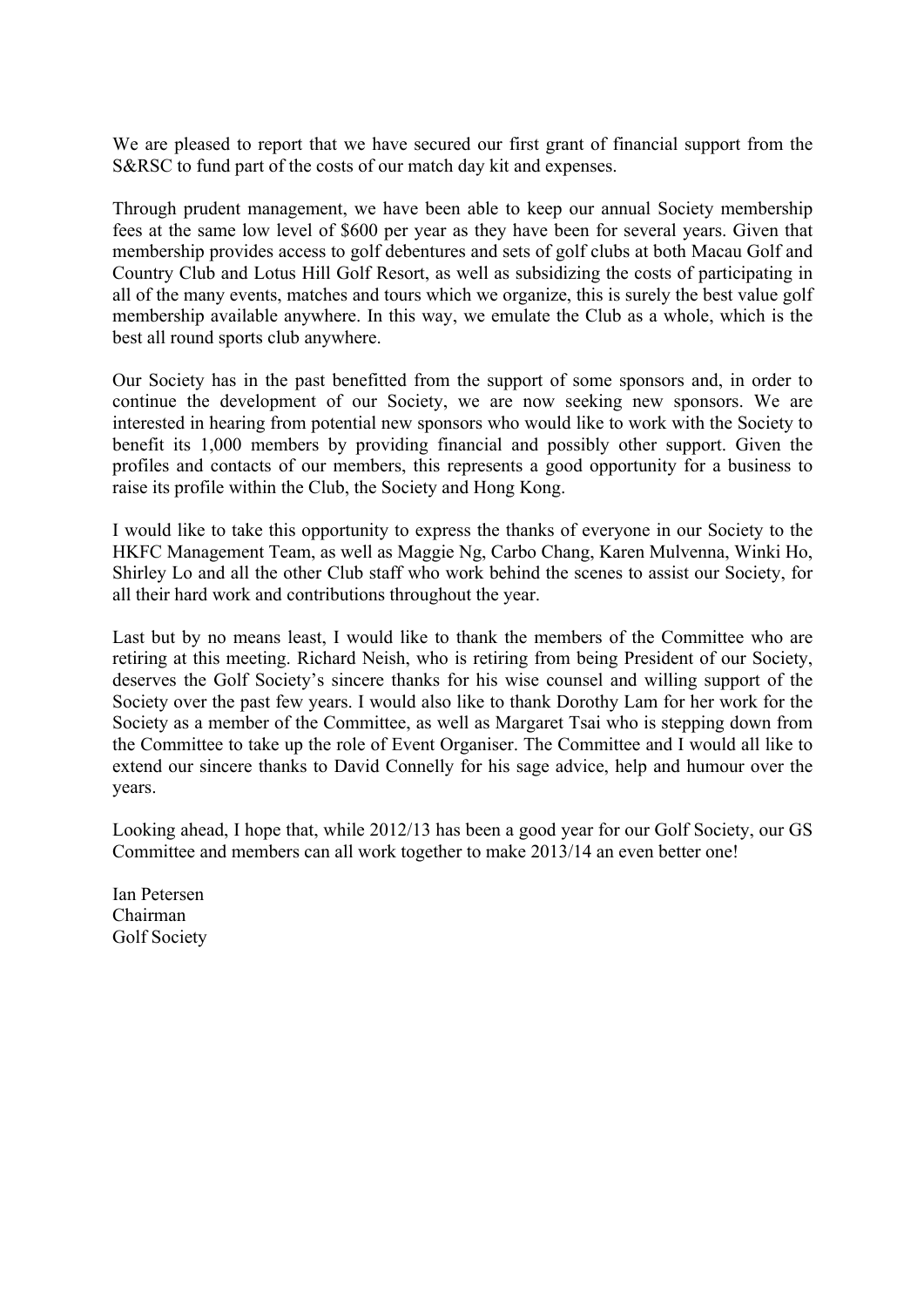## **Annex 2**

## **HKFC Golf Society – Hon. Treasurer's Report to AGM**

The attached accounts reflect the financial position of the Society as at the end of June 2013.

The accounts are straightforward and to a large degree self-explanatory. I would therefore like to take this opportunity to highlight some items of general interest.

The income of the Society is \$601,261.50. The figure includes an adjustment of -\$33,336.00 to reflect an overbooking of sponsorship income in 2011/12. Overall the underlying income is similar to last year. A slightly lower members' subscription is offset by a kit allowance for the team granted by the S&RC.

The expenditure increases from \$718,156.85 in the previous year to \$758,902.17. The increase is mainly caused by the purchase of golf clubs for rental for \$106,782.00. The increase is partly offset by lower expenditure for social events, refreshment, misc. and overseas tours.

The number of members decreases from 1042 in 2011/2012 to 1024 in 2012/13.

The deficit for the year is \$157,640.67 and the accumulated surplus of the Society stands at \$528,688.46 at 30 June 2013.

Ivan Yuen Treasurer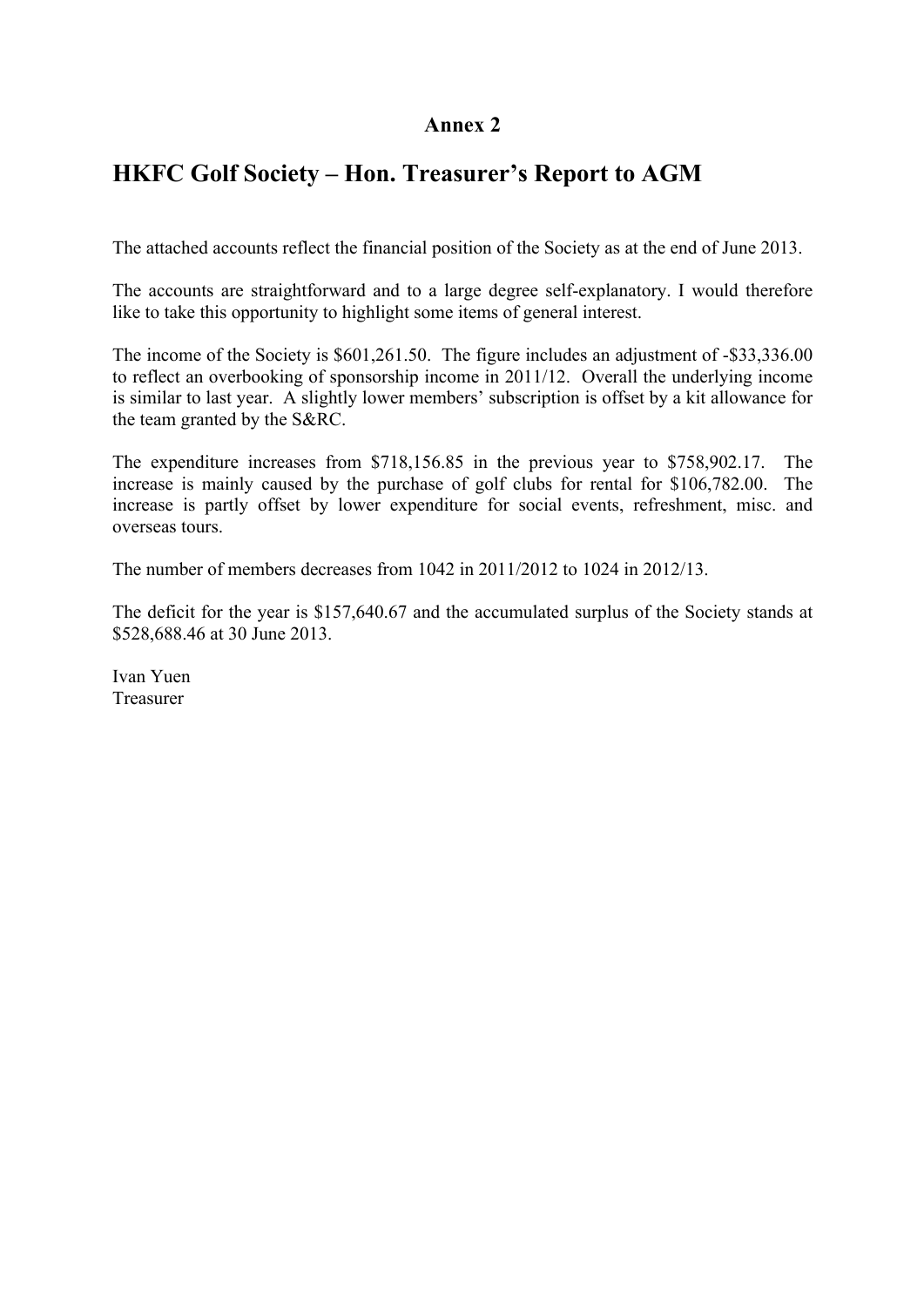## **Annex 3**

# **HKFC Golf Society - Revised Bye-Laws**

## 1. DEFINITIONS AND INTERPRETATION

1.1 In these Bye-laws unless the context requires otherwise, the following expressions have the following meanings:-

| "Annual General Meeting"        | means the General Meeting of the Golf Society<br>held annually in accordance with Clause 8.4;                                                           |
|---------------------------------|---------------------------------------------------------------------------------------------------------------------------------------------------------|
| "Chairman"                      | means the chairman of the Golf Society elected<br>from time to time in accordance with Clause 6.1<br>or $6.8$ ;                                         |
| "Club"                          | means the Hong Kong Football Club;                                                                                                                      |
| "Club Member"                   | means a Member or Nominee as defined in the<br>Articles of Association of the Club;                                                                     |
| "Committee"                     | means the Committee of the Golf Society<br>comprising the Officers as defined in Clause 4;                                                              |
| "Committee Meeting"             | means a meeting of the Committee;                                                                                                                       |
| "Extraordinary General Meeting" | means a General Meeting of the Golf Society<br>other than the Annual General Meeting and<br>specially convened in accordance with Clause<br>8.6 or 8.7; |
| "General Committee"             | means the General Committee of the Club;                                                                                                                |
| "General Meeting"               | means a General Meeting of the Golf Society<br>Members whether "Annual" or "Extraordinary";                                                             |
| "Golf Society"                  | means collectively the Golf Society Members as<br>per Article 3.1 organised to promote, carry on<br>and regulate the activity of Golf within the Club;  |
| "Honorary Officer"              | means the President or a Vice-President elected<br>in accordance with Clause 4.4;                                                                       |
| "Management"                    | means the senior managers of the Club;                                                                                                                  |
| "Officer"                       | means a member of the Committee elected,<br>selected or co-opted pursuant to Clause 6.1 or<br>6.8;                                                      |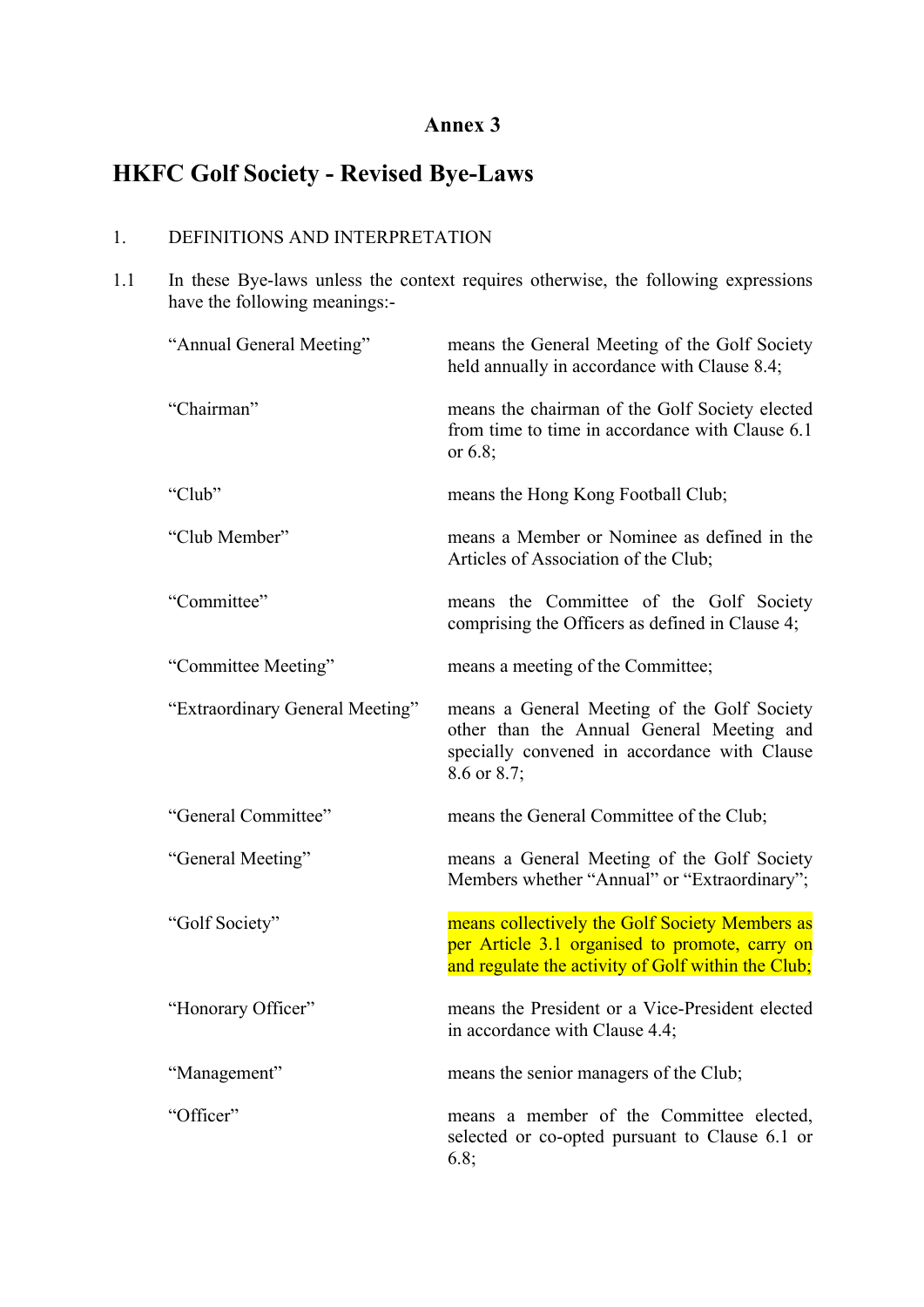| "Society Member"                | means a Club Member, or Spouse or Child of a<br>Club Member, who subscribes to the Golf<br>Society and has paid the current Golf Society<br>Levy as prescribed in Clause 7.9; |
|---------------------------------|-------------------------------------------------------------------------------------------------------------------------------------------------------------------------------|
| "Society Levy"                  | means the annual subscription payable by Golf<br>Society Members in accordance with Clause 7.9                                                                                |
| "Sub-Committee"                 | means any Sub-Committee of the Golf Society<br>appointed pursuant to Clause 5.1;                                                                                              |
| "The Golf Society Notice Board" | means the Society notice board in the corridor<br>leading to the Sportsman's Bar at the Club.                                                                                 |

- 1.2 In these Bye-laws, unless the context requires otherwise:
	- (i) words importing the singular include the plural and vice versa;
	- (ii) words importing a gender include every gender;
	- (iii) reference to these Bye-laws and Bye-laws of the Club shall be construed as references to such documents as may be amended or supplemented from time to time;
	- (iv) reference to Clauses are to clauses of these Bye-laws unless otherwise stated;
	- (v) words not defined above shall have meanings set out in the Articles of Association or Bye-laws of the Club or Policy Statements of the General Committee; and
	- (vi) clause headings are inserted for reference only and shall be ignored in construing these Bye-laws.
- 1.3 In case of conflict, the Memorandum and Articles of Association and Bye-laws of the Club shall at all times prevail over these Bye-laws.
- 1.4 Subject to Clause 1.3, the Committee shall have the right to interpret these Bye-laws and their interpretation shall be final and binding upon the Golf Society and Society Members, subject only to review by the General Committee.

### 2. MISSION STATEMENT

The objects of the Golf Society shall be in accordance with the following Mission Statement:-

- Vision To be recognised as a major contributor to the Club as the leading sports club in the Special Administrative Region by providing the best possible environment for the development of golfing for a wide crosssection of Club sportsmen and sportswomen.
- Mission To promote the game of golf among Club Members.

To provide a means for Society Members to play golf and to organise regular competitions, golf days and golf tours for Society Members.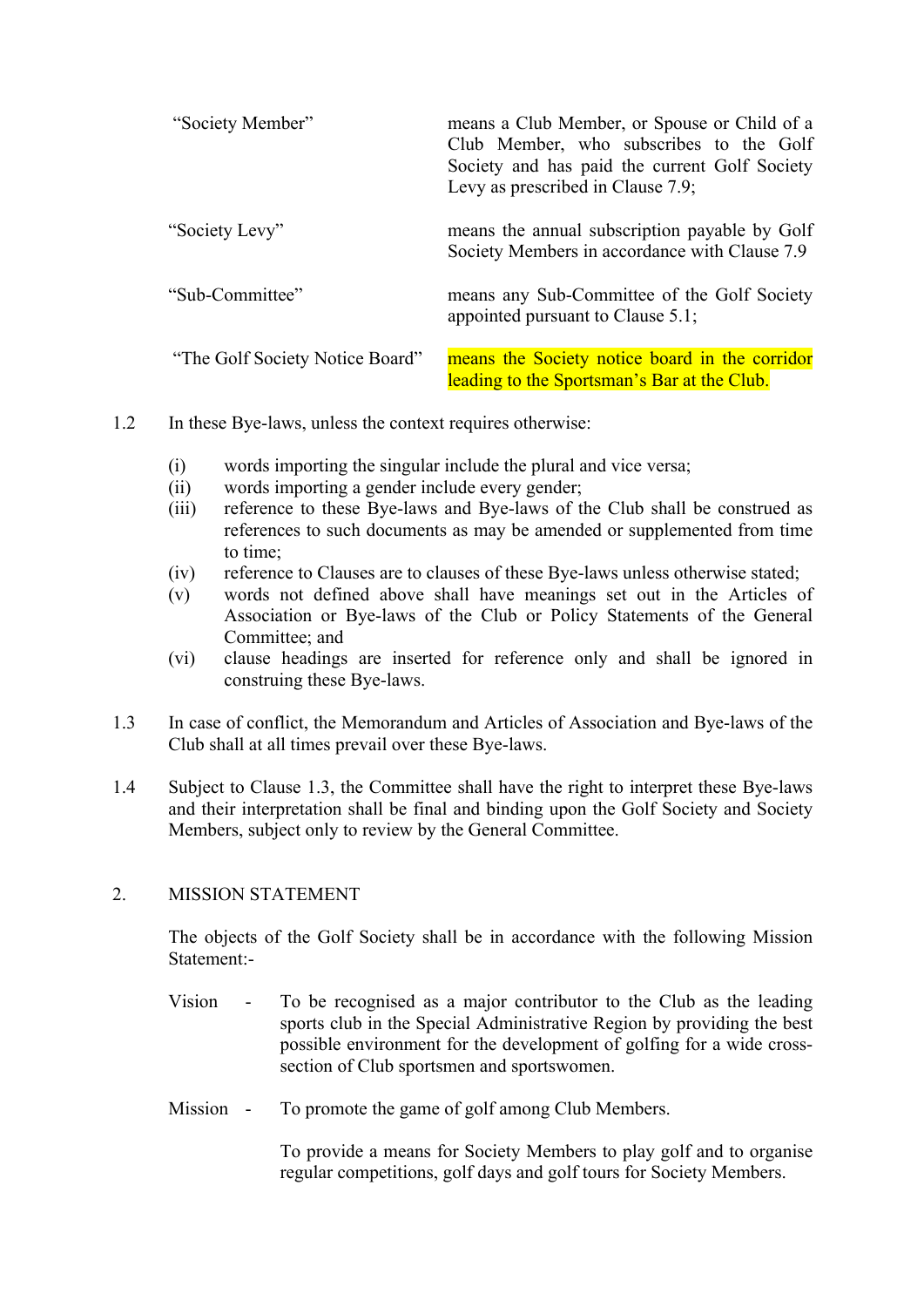To provide players to compete in intra-club, inter-club, inter-society and other golf competitions

To provide a route for Society Members to obtain recognised golf handicaps.

To contribute to the maintenance and management of the revolving memberships at Lotus Hill Golf Resort and Macau Golf and Country Club and at any similar facilities acquired in the future.

Values - Openly communicating with Club Members, the General Committee and Management and being accountable to the membership of the Club.

> Deriving Society membership from the whole spectrum of sectional and social membership of the Club.

> Abiding by the Club's Memorandum and Articles of Association and Bye Laws and the constitution of the Golf Society.

Aims - To encourage all golfers to participate and support the Golf Society.

To create and develop awareness of golf through regular articles, competitions and outings.

To continue to develop recognition of the Golf Society and to provide an appropriate voice for its membership in the affairs of the Club.

To liaise on the provision of facilities and quality tuition to improve the level of skill for golfers.

### 3. SOCIETY MEMBERSHIP

- 3.1 Membership of the Golf Society shall be open to any person satisfying the criteria for Sports Preferred Associate, Sports Debenture Associate, Junior Associate or Sports Subscriber Associate Membership of the Club through the Golf Society or (upon acceptance by the Committee) any other Club Member, or any Spouse or Child thereof, who plays or is otherwise actively interested in the promotion of the sport of Golf, upon payment of the Society Levy for each such person as prescribed in Clause 7.9.
- 3.2 A person shall cease to be a Society Member upon ceasing to be a Club Member (or a Spouse or Child of a Club Member), or upon receipt by the Secretary or the Club of a written resignation as a Society Member, or upon non-payment of the Society Levy, or upon removal by disciplinary decision of the Committee or the Club, or upon failure to fulfil any obligations related to Associate Membership.
- 3.3 Any person who is aggrieved by any decision of the Committee not to accept them as a Society Member, or by any decision by the Committee to remove or suspend them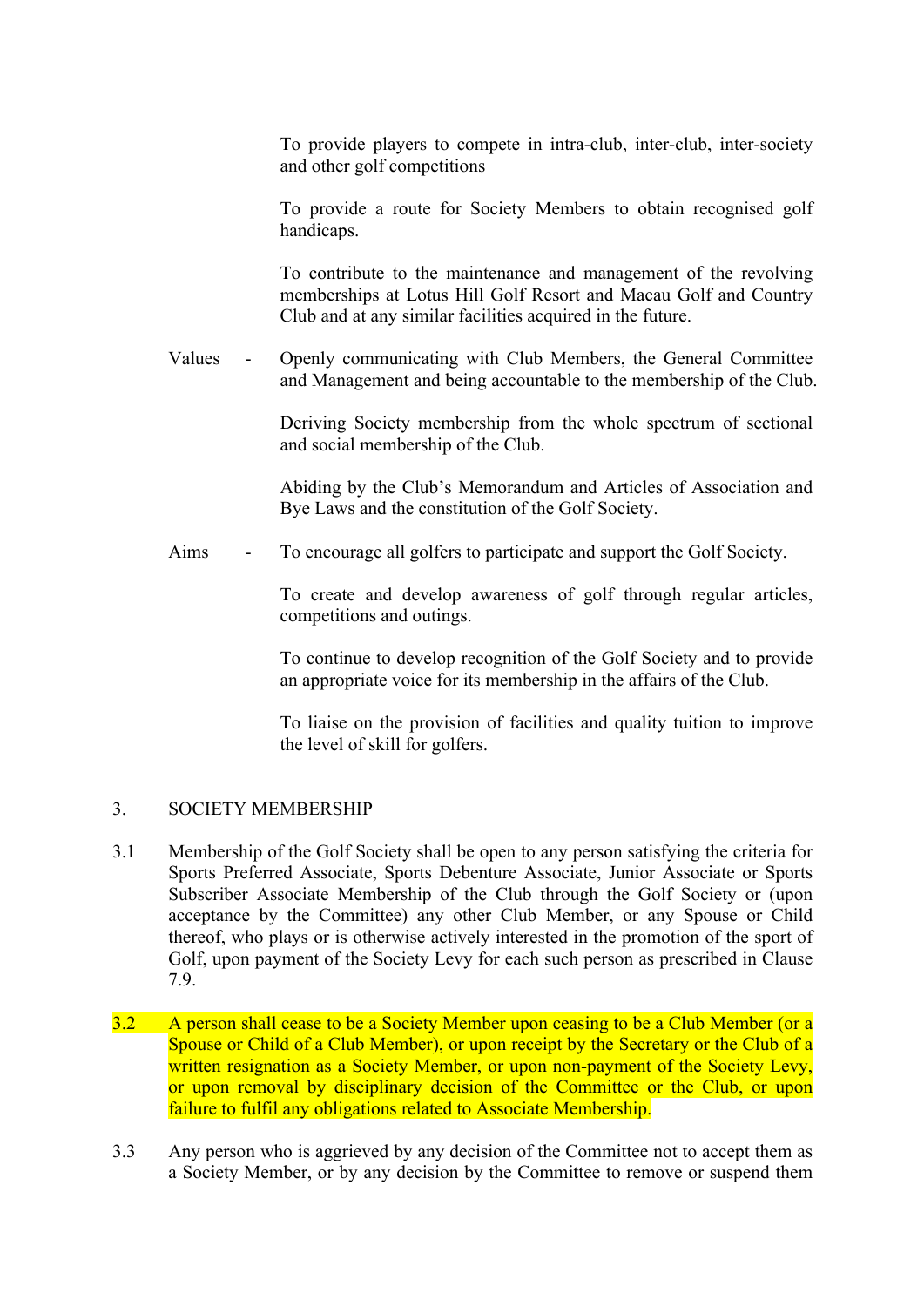as a Society Member shall have a right of appeal to the General Committee whose review of such decision shall be final.

- 3.4 The Committee shall maintain a register of Society Members and such other records in that respect as shall be required pursuant to any Policy Statements or otherwise by the General Committee (including archives of Society Members).
- 3.5 The Committee may designate for nomination and approval at the Annual General Meeting appropriate persons to be honorary members of the Society and such persons shall be exempt from payment of annual membership fees.

### 4. THE COMMITTEE

- 4.1 The affairs of the Golf Society shall be administered by the Committee, which shall comprise of at least the following Officers:-
	- (a) the Chairman:
	- (b) the Secretary:
	- (c) the Treasurer;
	- (d) the Sports & Recreation Sub-Committee Liaison;
	- $(e)$  the Captain;
	- (f) two General Officers; and
	- (g) any Honorary Officers.
- 4.2 Each of the Officers must be a Society Member of good standing and the Chairman, Secretary and Treasurer shall be Club Members of at least three years good standing. Officers can (if required to do so) hold up to two positions on the Committee save that the Chairman, Secretary and Treasurer must be separate individuals.
- 4.3 Other Society Members and any Development Officer may also be appointed from time to time by the Committee to attend Committee meetings (in such capacities as shall be designated by the Committee), but shall not be entitled to vote on any issue requiring consideration by the Committee.
- 4.4 The Committee may nominate for election at a General Meeting a President and up to two Vice-Presidents (each of whom shall be a member of the Society) as Honorary Officers, and such Honorary Officers may attend, but shall have no vote at, Committee Meetings and may likewise be removed by the Committee.

#### 5. SUB-COMMITTEES

- 5.1 The Committee may appoint any Sub-Committee for such purposes as it thinks necessary and shall determine its terms of reference. Unless otherwise required under these Bye-laws, such Sub-Committees shall consist of at least two Society Members, one of whom shall be an Officer who shall be chairman of such Sub-Committee.
- 5.2 Every Sub-Committee shall report and be fully accountable to the Committee.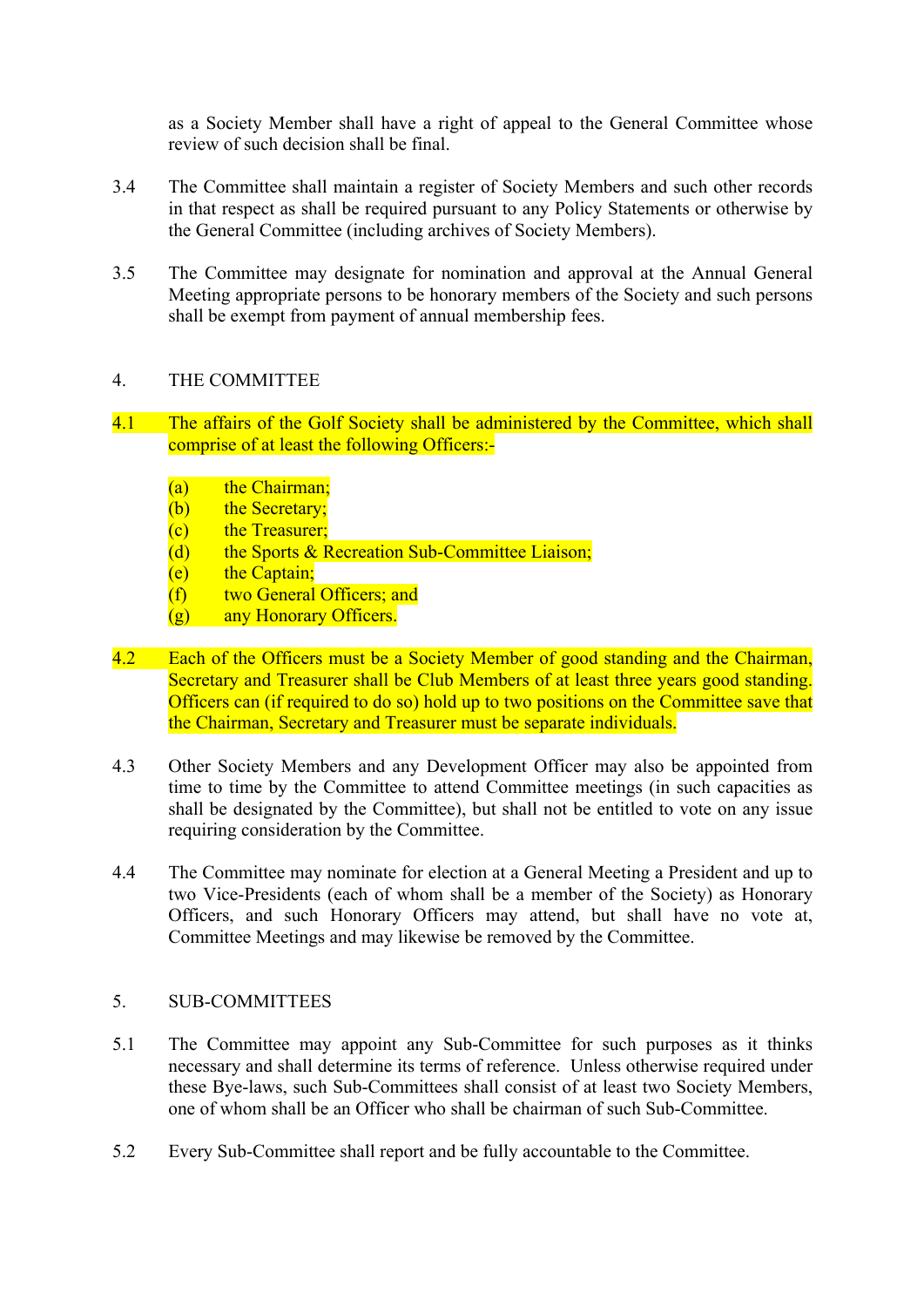- 5.3 Any report or recommendation made by a Sub-Committee shall be conveyed by the chairman of that Sub-Committee to the Committee.
- 5.4 Any Sub-Committee appointed under Clause 5.1 shall conform to any regulations imposed by the Committee and shall not have the power to bind the Committee in any way by any of its recommendations.

### 6. ELECTION AND RESIGNATION OF OFFICERS

- 6.1 The Officers shall be elected annually by the Society Members at the Annual General Meeting. Such election shall be by ballot where there is more than one nomination for a particular vacancy and the chairman of the Annual General Meeting shall appoint two scrutinisers to conduct such ballot.
- 6.2 Persons nominated for election must have signified their acceptance and they, and their proposer and seconder, must be Society Members.
- 6.3 Nominations for Officers, together with the names of the proposers and seconders, shall be communicated to the Secretary by writing the details on the appropriate sheet attached to the notice of Annual General Meeting affixed to the Golf Society Notice Board. Nominations will be accepted up to 48 hours before the proposed time for commencement of the Annual General Meeting.
- 6.4 In the event of insufficient nominations to fill positions, vacancies may be filled by nomination from the floor of Society Members present at the Annual General Meeting.
- 6.5 Officers shall (subject to Clause 6.7, or written resignation) hold office from the end of the Annual General Meeting at which they were elected, or from the time they are co-opted pursuant to Clause 6.8, until the end of the next coming Annual General Meeting.
- 6.6 Retiring Officers shall be eligible for re-election.
- 6.7 The Committee may remove an Officer from the Committee if that Officer fails to attend two consecutive Committee Meetings or fails to execute relevant responsibilities without reasonable excuse. Removal of an Officer shall be effective by giving notice in writing from the Committee.
- 6.8 Vacancies on the Committee occurring either at an Annual General Meeting or between consecutive Annual General Meetings, and any necessary new position, may be filled by a Society Member co-opted by the Committee (provided that no more than two such new positions may be created during such time without ratification by the Society Members at a General Meeting).
- 6.9 No Officer shall be held to have resigned their office until their resignation in writing has been delivered to the Committee.
- 7. RIGHTS AND RESPONSIBILITIES OF THE COMMITTEE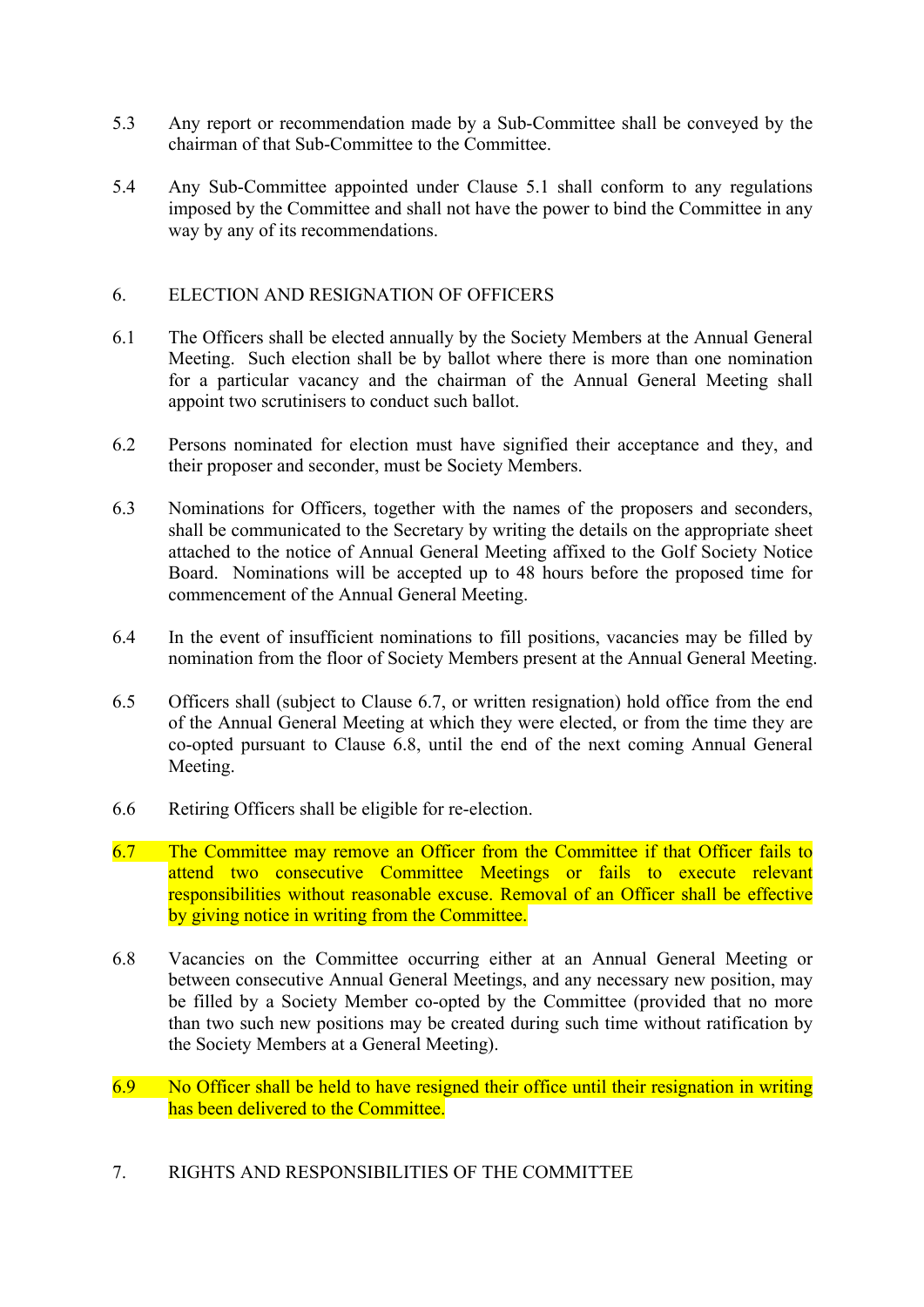- 7.1 The Committee shall:-
	- (a) decide all matters, exercise such powers and do all such things as may be decided or done by the Golf Society except where such matters or things are governed by these Bye-laws or the Articles of Association or Bye-laws of the Club, or any Policy Statements or other direction of the General Committee required to be decided or done by the Golf Society in General Meeting;
	- (b) carry out all resolutions passed at Committee Meetings or any General Meeting; and
	- (c) deal with other matters that may arise from time to time which are not expressly provided for in these Bye-laws.
- 7.2 The Committee shall cause minutes to be kept of all General Meetings and Committee Meetings and copies thereof shall be promptly sent to the Chairman of the Sports and Recreation Sub-Committee and Honorary Secretary of the Club.
- 7.3 The Committee shall be responsible for the proper management of funds raised by the Golf Society or allocated to the Golf Society by the General Committee and shall keep proper books of account in respect of such funds so as to record all sums of money received and expended, and the matters in respect thereof, all assets and liabilities and all other matters necessary to show the true state and condition of the financial affairs of the Golf Society; and such books of account shall be subject to scrutiny by the General Committee and audit by the Club's auditors.
- 7.4 The Committee shall, in accordance with any Policy Statements, prepare an annual budget each year and promptly submit copies thereof to the Chairman of the Sports and Recreation Sub-Committee. This shall be subject to scrutiny by the Honorary Treasurer of the Club and Financial Controller of the Club.
- 7.5 All bank accounts of the Golf Society shall be Club accounts and all cheques drawn against Golf Society funds shall be signed by the appropriate Management or officers of the Club.
- 7.6 Neither the Committee nor any Officer may enter into (or purport to enter into) any contract on behalf of the Golf Society or the Club and shall be strictly bound by the terms of any Policy Statements of the Club. Any potential sponsorship arrangement shall be passed to the Honorary Secretary of the Club and copied to the Chairman of the Sports and Recreation Sub-Committee.
- 7.7 The Sports & Recreation Liaison shall represent the Golf Society at each appropriate meeting of the Sports and Recreation Sub-Committee.
- 7.8 The Committee shall cause to be prepared and laid before each Annual General Meeting a statement of income and expenditure of the Golf Society Account made up to the latest practicable month end preceding the month in which the Annual General Meeting is held and copies shall be promptly sent to the Chairman of the Sports and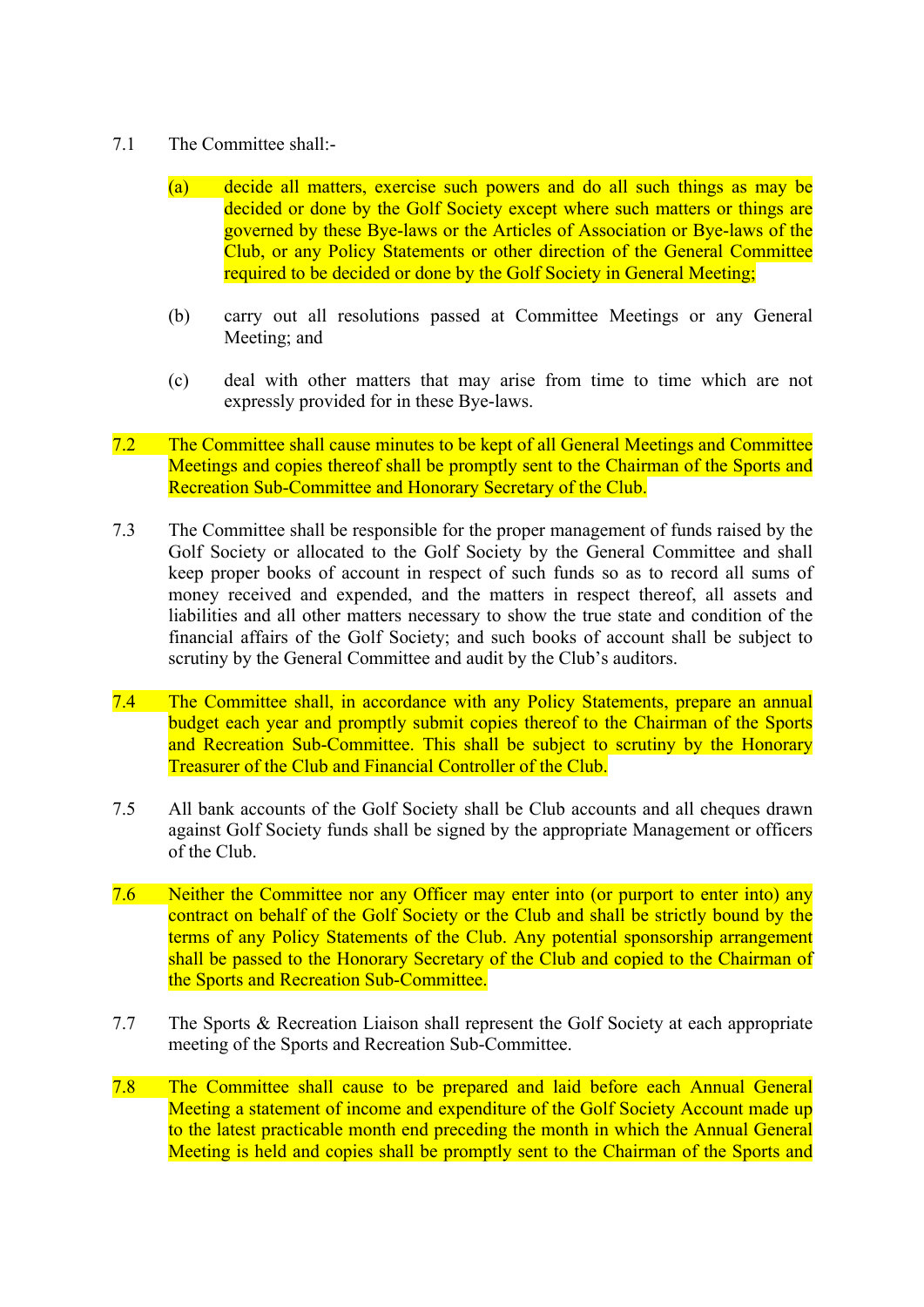Recreation Sub-Committee, the Honorary Treasurer of the Club and the Financial Controller of the Club.

- 7.9 The Committee may impose such levies on Society Members in the form of annual subscriptions as it shall think fit subject to the approval of the Society Members in General Meeting.
- 7.10 The Committee may impose such charges on Club Members as may become due as a result of that Club Member's activities, or the activities of that Club Member's Spouse or Child, within the Golf Society.
- 7.11 Every Officer shall be indemnified by the Golf Society against (and it shall be the duty of the Committee out of funds raised by the Golf Society to pay) all costs, losses and expenses which any Officer may incur or become liable to in respect of any act or deed done by them as such Officer in the discharge of their duties, on condition that such act or deed has received approval of the Committee and is otherwise within the powers granted pursuant to these Bye-laws.
- 7.12 The responsibilities of the Chairman include the following: chairing Committee Meetings, representing the Golf Society as required, addressing the Society Members at General Meetings, seeking to ensure that the Golf Society fulfils its Mission Statement and Development Plan and providing an open communications channel between the Society Members and the Committee.
- 7.13 The responsibilities of the Secretary include the following: being familiar with the Golf Society Bye-laws, giving due notice to Society Members of General Meetings, keeping minutes of all General Meetings and Committee Meetings and sending copies thereof to the Chairman of the Sports and Recreation Sub-Committee, the Honorary Secretary and ensuring that all Golf Society records are duly passed over to any new Committee. In the absence of a Membership Secretary the duties of the Secretary shall also include the following: co-ordinating the applications of persons sponsored by the Golf Society to become Club Members pursuant to Sports Preferred Associate, Sports Debenture Associate, Junior Associate or Sports Subscriber Associate procedures, maintaining an up-to-date record of the membership of the Golf Society, arranging interviews of candidates for membership with the Membership Sub-Committee of the Club, arranging for the submission and support of all new membership applications and monitoring and reporting on the status of all "preferred" Golf Society Members in respect of their commitments to the Golf Society and attending Membership Sub-Committee meetings or panels where appropriate.
- 7.14 The responsibilities of the Treasurer include the following: keeping records in respect of the Golf Society funds pursuant to Clause 7.3, preparing an annual budget and submitting copies thereof to the relevant persons in accordance with Clause 7.4 and presenting the financial statements pursuant to Clause 7.8, liaising with the Financial Controller of the Club in respect of Club Members accounts for the debiting and crediting of any money becoming due as a result of a Club Member's activities, or the activities of a Club Member's Spouse or Child, within the Golf Society.
- 7.15 The responsibilities of the Sports & Recreation Sub-Committee Liaison include the following: being familiar with all Club constitutional documents, Bye-laws and Policy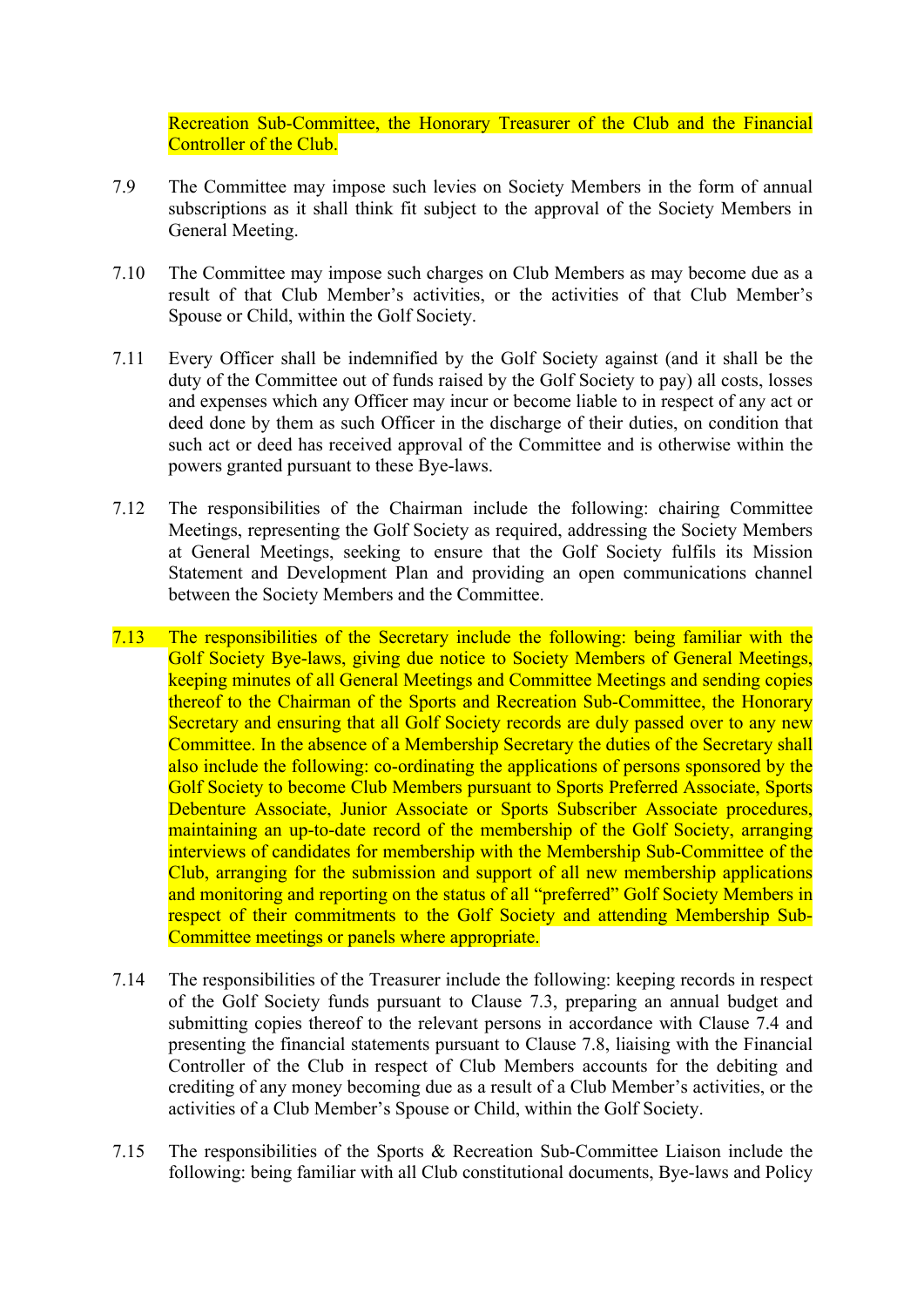Statements, attending all appropriate meetings of the Sports & Recreation Sub-Committee to represent the affairs of the Golf Society and assisting in the responsibilities of the Chairman in particular in ensuring the Golf Society fulfils its Mission Statement and Development Plan.

### 8. GENERAL MEETINGS

- 8.1 All General Meetings shall be held at the Club.
- 8.2 Notice of General Meetings shall be affixed to the Golf Society Notice Board at least fourteen days prior to the meeting (and shall be published in the Club magazine or sent to all Society Members). The notice shall specify the time, date and venue of the General Meeting and the order of business to be transacted thereat. For Annual General Meetings, the notice shall also call for and explain the procedure for nomination of Officers, as well as any agenda items pursuant to Clause 8.5. For Extraordinary General Meetings the notice shall also set out any resolution(s) to be discussed and, if thought fit, adopted.
- 8.3 The accidental omission to give notice of a General Meeting to, or the non-receipt of notice of a meeting by, any Society Member entitled to receive notice shall not invalidate the proceedings at the meeting.
- 8.4 A General Meeting shall be held in each year as soon as possible after  $1<sup>st</sup>$  May and not later than 30<sup>th</sup> June as the Annual General Meeting. The agenda of the Annual General Meeting shall, inter alia, include the following items:-
	- (a) reading of the notice convening the Annual General Meeting;
	- (b) confirmation of the minutes of the previous Annual General Meeting;
	- (c) adoption of the Statement of Income and Expenditure of the Golf Society account as described in Clause 7.8;
	- (d) reading and adoption of reports by the appropriate outgoing Officers;
	- (e) any proposal to vary Golf Society levies;
	- $(f)$  election and endorsement of Officers;
	- $(g)$  other agenda items submitted to the Secretary in accordance with Clause 8.5; and
	- (h) any other business.
- 8.5 Items proposed for inclusion in the agenda of a General Meeting must be submitted in writing to the Secretary at least seven days before the proposed time for the commencement of the General Meeting. Any such item shall be notified to Golf Society Members by placing it on the Notice Board and sending it to all Golf Society Members by mail and / or email at least 72 hours before the proposed time for the commencement of the General Meeting.
- 8.6 The accidental omission to give notice as required in clause 8.2 or clause 8.4 to, or the non-receipt of notice as required in clause 8.2 or clause 8.4 by, any Golf Society Member entitled to receive notice shall not invalidate any proceedings at the meeting.
- 8.7 The Committee may, at any time it thinks fit, convene an Extraordinary General Meeting.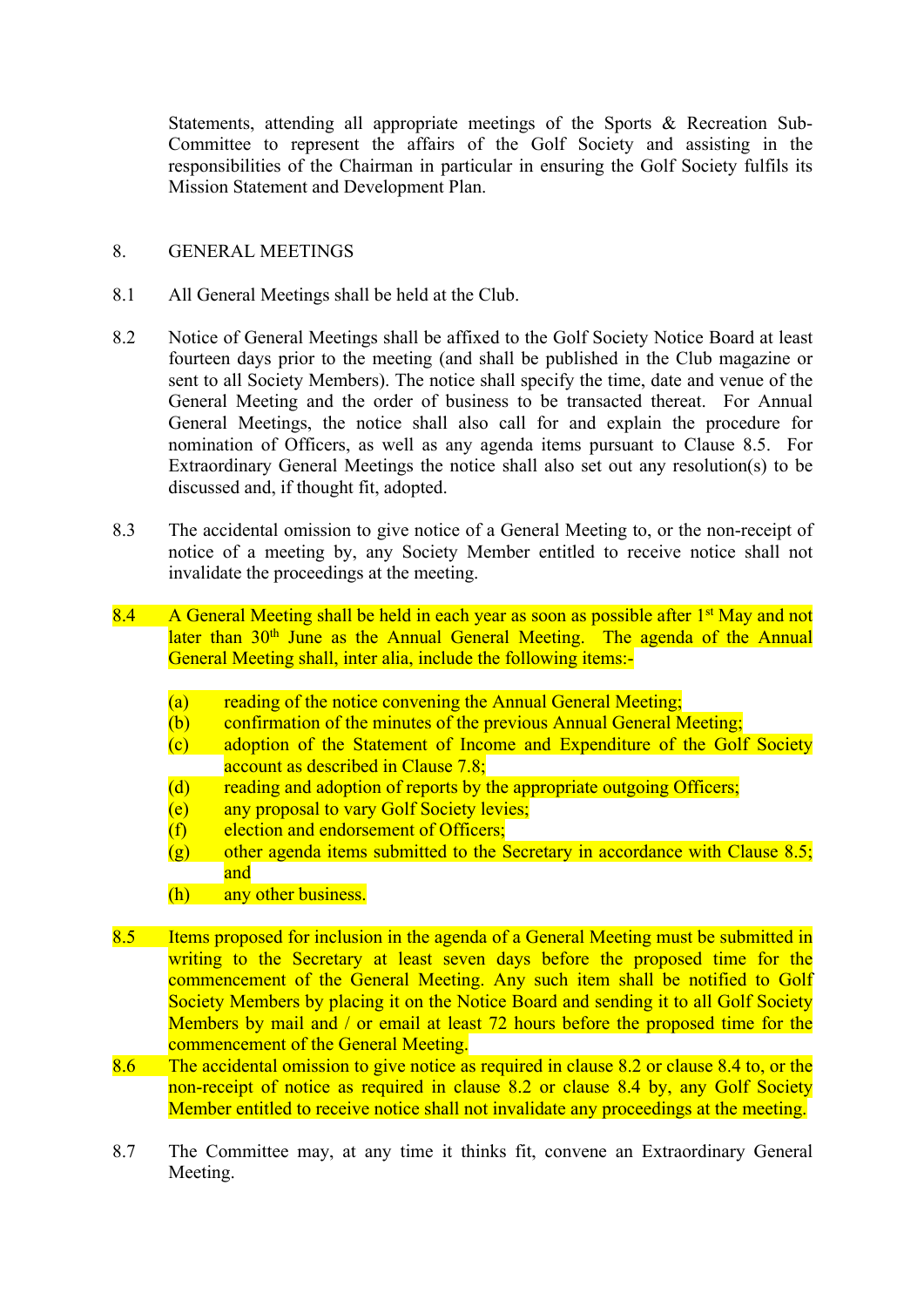- 8.8 An Extraordinary General Meeting shall at the expense of the Golf Society be convened within one calendar month of the Secretary receiving a requisition in writing to that effect from not less than fifteen Society Members. Every such requisition shall specifically state the purpose of the proposed meeting.
- 8.9 Upon receipt of such a requisition the Committee shall convene an Extraordinary General Meeting and, if it neglects to do so for one calendar month after the receipt of such requisition, those who issued the requisition may themselves convene the Extraordinary General Meeting.

### 9. PROCEEDINGS AT GENERAL MEETINGS

- 9.1 All Society Members and any Officer of the Club may attend a General Meeting. No proxies shall be permitted.
- 9.2 The quorum for a General Meeting shall be fifteen Society Members and (subject to Clause 9.5) no business shall be transacted at a General Meeting unless a quorum is present.
- 9.3 Every General Meeting shall be chaired by an Honorary Officer or, in the absence of any Honorary Officer, the outgoing Chairman or, in his absence, another Officer appointed by the Committee or, in the absence of any Officer, any Society Member chosen from those present.
- 9.4 If, after the expiration of thirty minutes of the published time of a General Meeting, a quorum is not present, the meeting shall be adjourned and re-convened at a time and place decided by the Society Members then present, which shall not be less than eight nor later than fourteen days after the date of the original meeting and notice thereof shall be put on the Golf Society Notice Board.
- 9.5 At any adjourned meeting the Society Members present, whatever their number may be, may determine the business which ought to have been determined at the General Meeting at which the adjournment took place.
- 9.6 The chairman of any General Meeting may, with the consent of the Society Members present, adjourn any General Meeting from time to time and from place to place; provided that every adjourned meeting shall be held within fourteen days after the day whereon the General Meeting from which the adjournment took place was held.
- 9.7 General Meetings shall be conducted in accordance with an agenda, which shall be made available to Society Members at the beginning of the meeting.
- 9.8 No business shall be discussed and no resolution shall be adopted at an Extraordinary General Meeting other than as set out in the notice therefore in terms of a resolution to be discussed and, if thought fit, adopted.
- 9.9 Unless otherwise required by law, or by these Bye-laws, every question to be determined in General Meeting shall be determined by a simple majority of votes,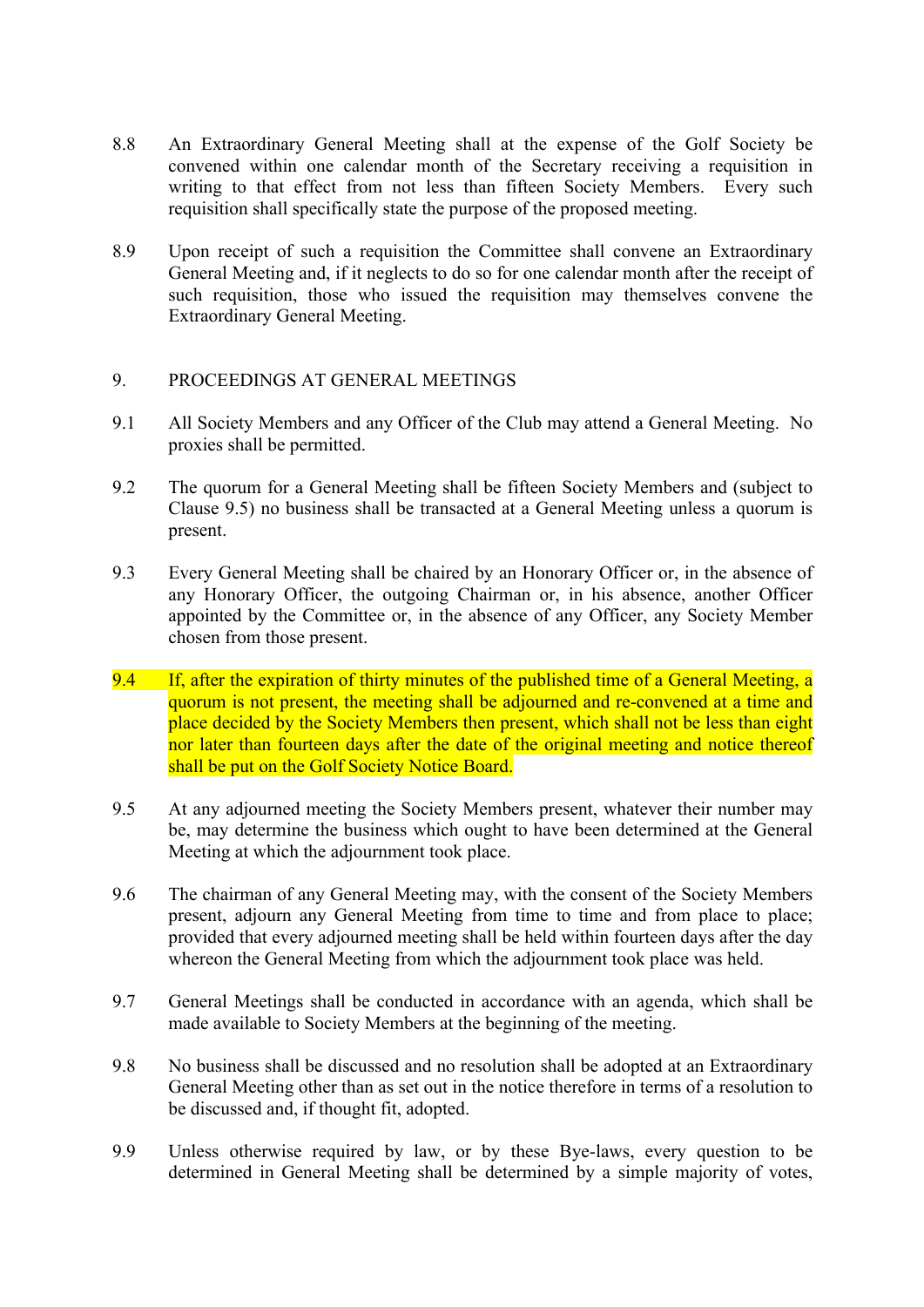each Society Member present having one vote, and the chairman of the meeting having a second or casting vote in the event of an equality of votes.

- 9.10 All questions raised at General Meetings shall be decided on a show of hands except where a ballot is demanded by the chairman of the meeting or not fewer than two Society Members present thereat.
- 9.11 A declaration by the chairman at any General Meeting that a resolution has been carried at such meeting upon a show of hands shall be conclusive and an entry to that effect in the minutes of the General Meeting shall be sufficient evidence of the fact, unless immediately after such declaration a poll is demanded by not fewer than two of the Society Members present. Any such poll shall be taken immediately and the chairman of the meeting shall nominate two scrutinisers for such purpose.
- 9.12 Resolutions passed at a General Meeting shall be binding on the Golf Society and all Society Members, whether they shall have been present or not.
- 9.13 Any resolution not adopted at a General Meeting may not be submitted again as a motion until at least six months have elapsed.
- 9.14 Any Society Member whose Club subscriptions or Society Levy (or the subscriptions of their Spouse or parent) are in arrears, or any Society Member who is suspended from the Club or the Golf Society, may not propose or second Officers, be proposed as an Officer, be counted towards a quorum or in respect of a requisition, or attend or vote at General Meetings.

#### 10. PROCEEDINGS AT COMMITTEE MEETINGS

- 10.1 The Committee shall meet as often as may be necessary, but in any event at least once each calendar month.
- 10.2 The Chairman, the Secretary, or any two Officers may call a Committee Meeting by giving not less than seven days' notice in writing (which, for the avoidance of doubt, shall include notice by e-mail) to all Officers, unless the requirement is waived by all Officers.
- 10.3 The quorum for a Committee Meeting shall be five Officers and no business shall be transacted at any Committee Meeting unless a quorum is present.
- 10.4 The Chairman shall preside over all Committee Meetings. In the absence of the Chairman, the Officers present may nominate one of their number to act as chairman for the meeting.
- 10.5 Committee Meetings shall be conducted according to an agenda, which will be made available to the Officers at the beginning of the meeting. Items proposed for inclusion in the agenda may be communicated to the Secretary up to one day before the meeting. The agenda for a Committee Meeting shall include (as appropriate) the following items:-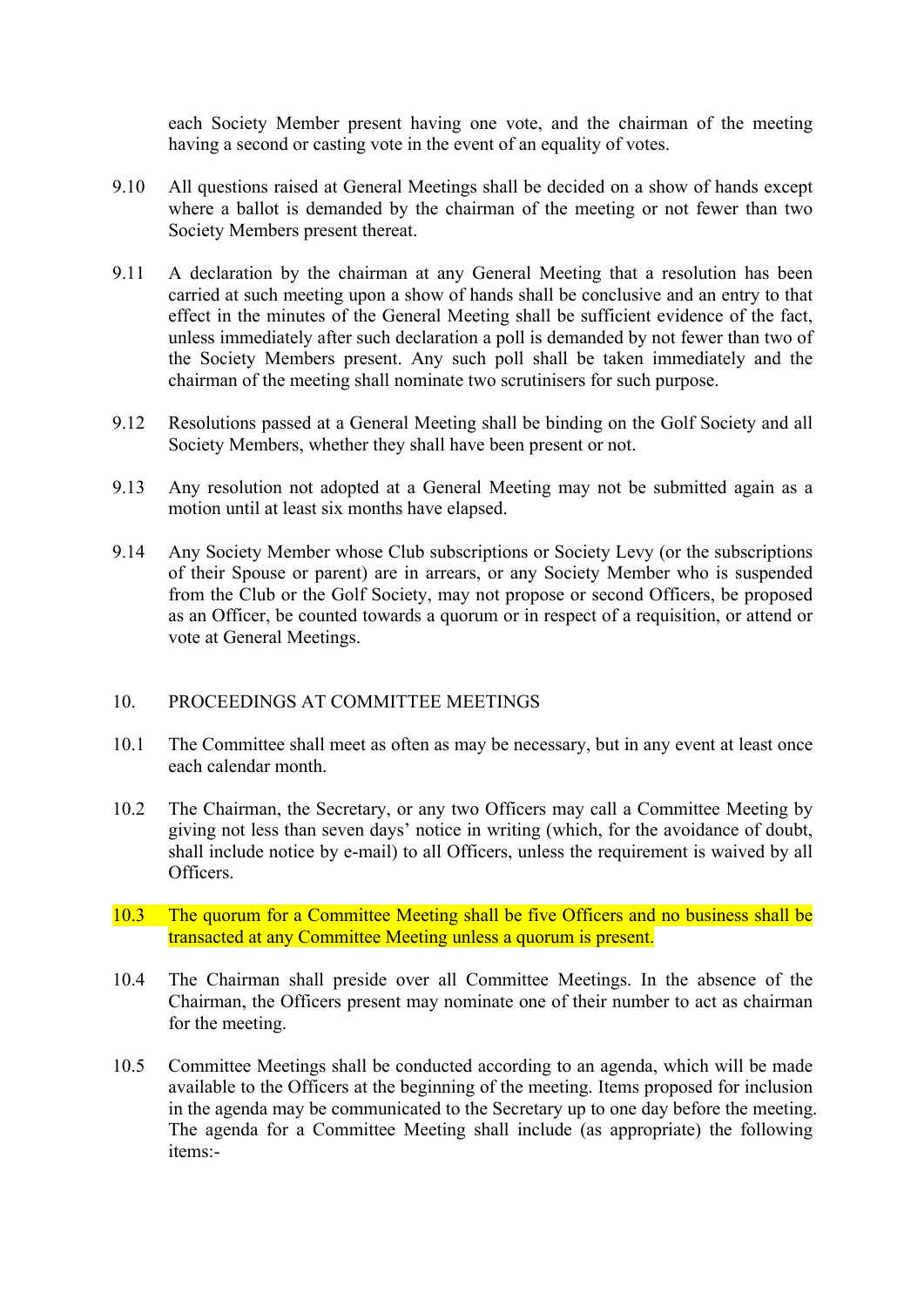- (a) confirmation of the Minutes of the Previous Committee Meeting;
- (b) report by the Secretary;
- (c) report by the Treasurer;
- (d) report by the Sports & Recreation Liaison;
- (e) reports by other Officers;
- (f) other items communicated to the Secretary; and
- (g) any other business.
- 10.6 Questions raised at Committee Meetings shall be decided by a majority of votes on a show of hands. Every Officer shall have one vote, and the chairman of the meeting shall have a second or casting vote in case of an equality of votes.
- 10.7 Any Officer may, subject to the prior approval of the Chairman, appoint another Society Member as his representative to attend a Committee Meeting in a non-voting capacity during his reasonable and unavoidable absence.
- 10.8 Upon the decision of the Committee any member of staff (including Coaches and Development Officers) or Officer (where appropriate) shall be excluded from Committee Meetings during discussion concerning matters of a sensitive or confidential nature.
- 10.9 A resolution in writing signed by all the Officers for the time being shall be as valid and effectual as if it had been passed at a Committee Meeting duly convened and held. Any such resolution may consist of several documents in like form each signed by one or more of the Officers.
- 10.10 The Officers may participate in a Committee Meeting by means of conference telephone or other communicative technology whereby all persons participating in the meeting can hear each other and participation in the meeting in such manner shall be deemed to constitute presence in person at such meeting and all the provisions in these Bye-laws relating to Committee Meetings shall apply. Exceptions must be sought from General Committee or Management for use of telephones or any other Electronic Communication Devices inside Club premises.
- 10.11 All acts carried out in good faith at any Committee Meeting, or by any Officer acting with the authority of the Committee, shall, notwithstanding that there was some defect in the appointment of any such Committee or Officer acting as aforesaid, be as valid as if such Committee or Officer had been duly appointed and authorised.
- 11. DISCIPLINE
- 11.1 The Committee shall have strictly limited powers to discipline Society Members.
- 11.2 In the event that any complaint as to the behaviour of any Society Member shall come to the attention of the Committee, the Committee shall either:-
	- (a) if appropriate, refer the complaint to the Honorary Secretary of the Club for consideration by a Disciplinary Committee of the Club; or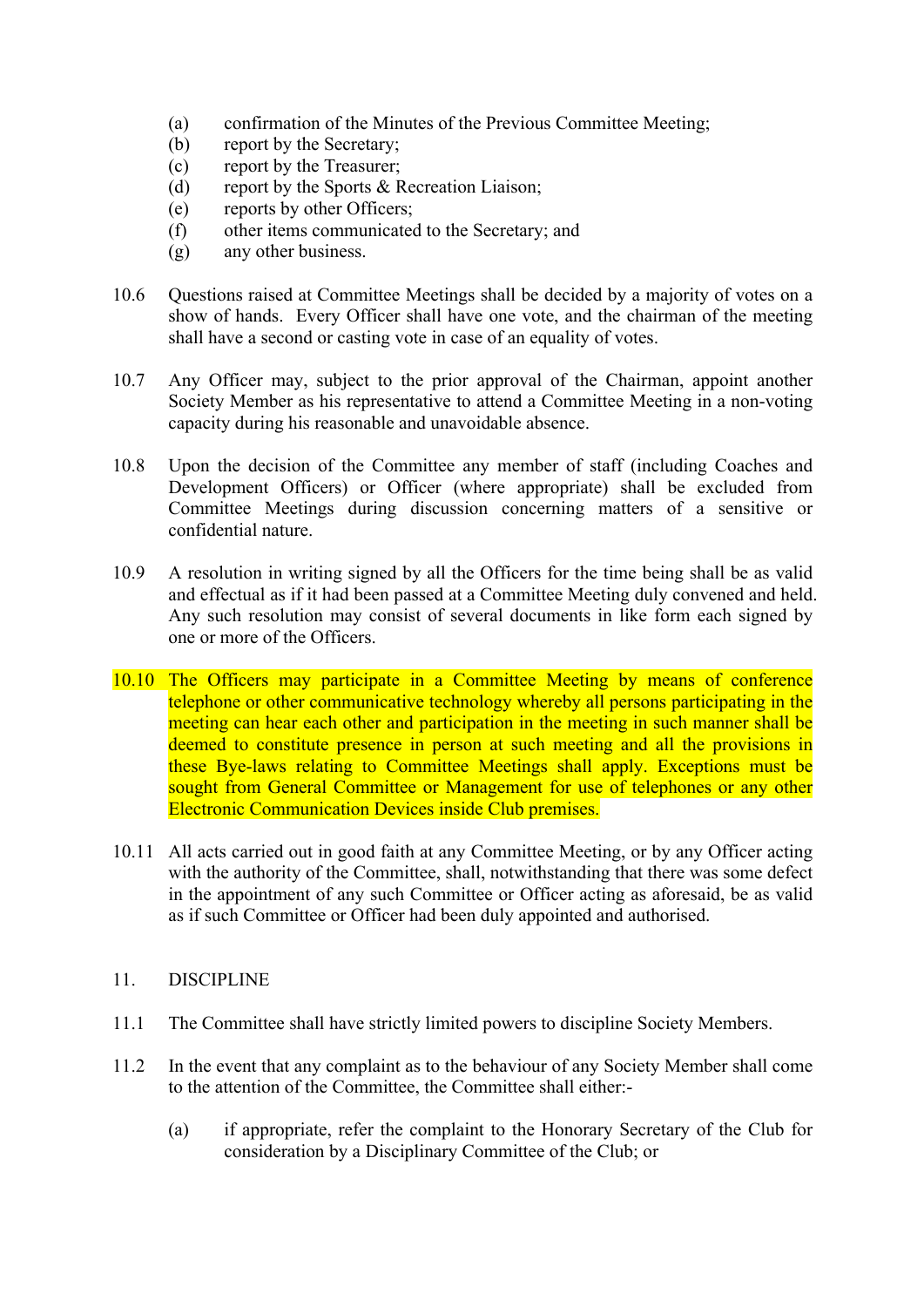- (b) if the matter relates to Golf Society affairs or facilities, conduct its own investigation of the complaint and hold a disciplinary hearing (whether as a full Committee or a Sub-Committee thereof consisting of not less than three Officers) fully in accordance with the rules of natural justice.
- 11.3 Whether or not the procedure under Clause 11.2(b) is adopted, any complaint which may involve the bringing of the Club into disrepute or conduct unbecoming of a Member, or a serious breach of the Bye-laws of the Club shall be reported forthwith to the Honorary Secretary of the Club.
- 11.4 The Committee shall have the power, pursuant to the procedure under Clause 11.2(b), to do one or more of the following:-
	- (a) to suspend or remove any person as a Society Member; or
	- (b) to suspend or remove any person from any position held within the Golf Society; or
	- (c) to suspend any person from playing for the Golf Society or from participating in other Golf Society activities; or
	- (d) to suspend any person from booking or use of rotational HKFC Memberships; or
	- (e) to hold any suspension or removal in abeyance subject to proper behaviour; or
	- (f) to impose a fine not exceeding the value of one year's Society Levy; or
	- (g) to issue a warning letter (which shall be archived).
- 11.5 The Committee shall not have power, pursuant to the procedure under Clause 11.2(b), to otherwise affect any person's Club membership or use of Club Premises or facilities other than the rotational HKFC Memberships except by referring the matter through the Honorary Secretary of the Club to the Disciplinary Sub-Committee of the Club.
- 11.6 The Committee shall promptly forward a full report of any concluded disciplinary proceedings under Clause 11.2(b) to the Honorary Secretary of the Club.
- 11.7 Any disciplinary proceedings, or punishment of any person, pursuant to the procedure under Clause 11.2(b) shall be without prejudice to any disciplinary proceedings, which may be instituted by a Disciplinary Committee of the Club.
- 11.8 There shall be no appeal from any decision pursuant to the procedure under Clause 11.2(b), save that any person who is thereby suspended or removed as a Society Member, or whose suspension or removal is held in abeyance, may apply for a review of such decision by the General Committee (whose decision shall be final) by promptly writing to the Honorary Secretary of the Club).